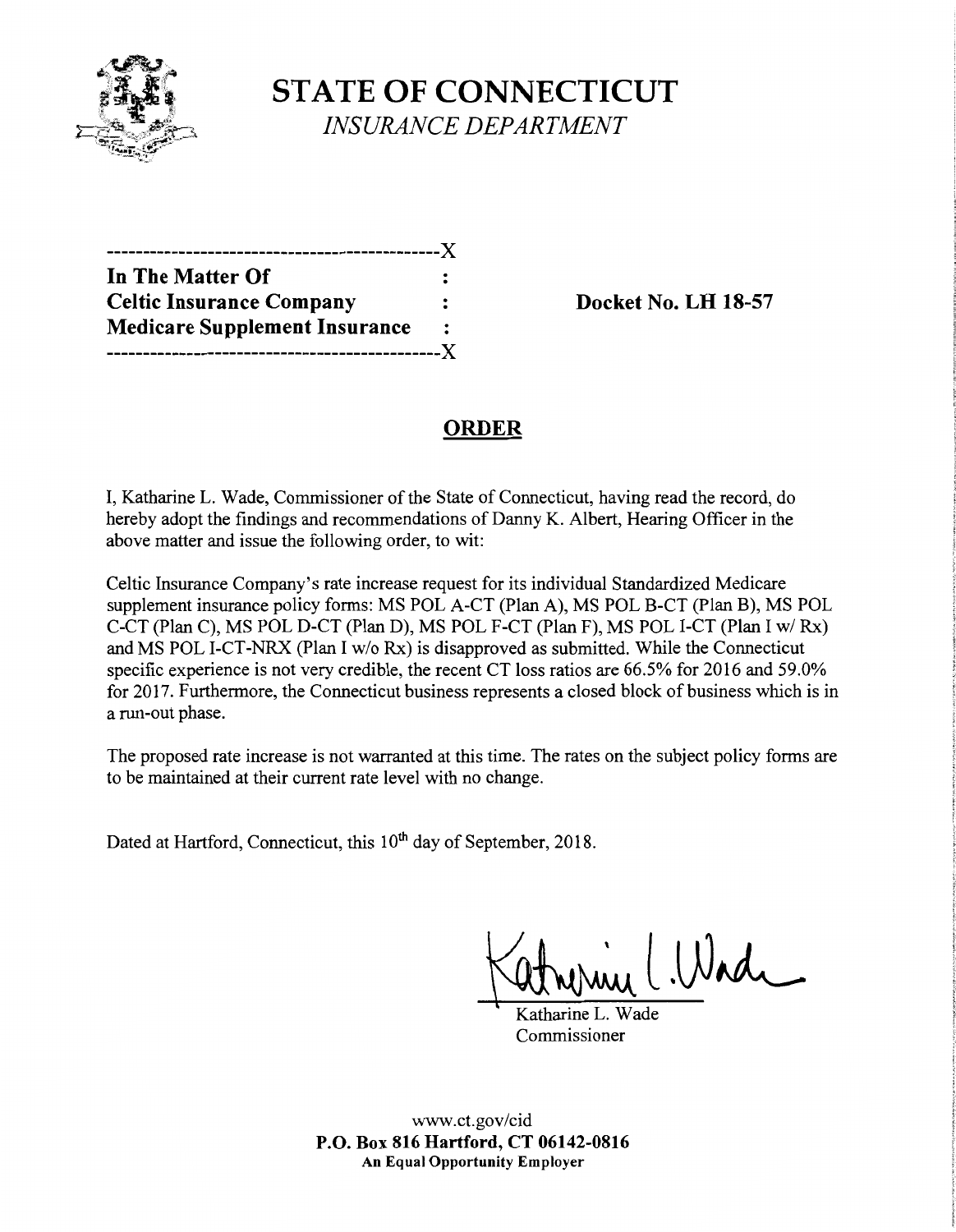

**STATE OF CONNECTICUT**  *INSURANCE DEPARTMENT* 

------------------------------------------------)( **In The Matter Of**  Celtic Insurance Company : The Docket No. LH 18-57 **Medicare Supplement Insurance**  ------------------------------------------------)(

### **PROPOSED FINAL DECISION**

#### I. **INTRODUCTION**

The Insurance Commissioner of the State of Connecticut is empowered to review rates charged for individual and group Medicare supplement policies sold to any resident of this State who is eligible for Medicare. The source for this regulatory authority is contained in Chapter 700c and Section 38a-495a of the Connecticut General Statutes.

After due notice, a hearing was held at the Insurance Department in Hartford on Thursday, August 30, 2018, to consider whether or not the rate increase requested by Celtic Insurance Company on its individual Standardized Medicare supplement insurance business should be approved.

No members from the general public attended the hearing.

No company representatives from Celtic Insurance Company attended the hearing.

The hearing was conducted in accordance with the requirements of Section 38a-474, Connecticut General Statutes, the Uniform Administrative Procedures Act, Chapter 54 of Section 38a-8-1 et seq. of the Regulations of Connecticut State Agencies.

A Medicare supplement policy is a private health insurance policy sold on an individual or group basis, which provides benefits that are additional to the benefits provided by Medicare. For many years Medicare supplement policies have been highly regulated under both state and federal law to protect the interests of persons eligible for Medicare who depend on these policies to provide additional coverage for the costs of health care.

Effective December 1, 2005, Connecticut amended its program of standardized Medicare supplement policies in accordance with Section 38a-496a of the Connecticut General Statutes, and Sections 38a-495a-1 through 38a-495a-21 of the Regulations of Connecticut Agencies. This program, which conforms to federal requirements, provides a "core" package of benefits known as Plan A. Insurers may also offer any one or more of eleven other plans (Plans B through N).

Effective January 1, 2006, in accordance with Section 38a-495c of the Connecticut General Statutes (as amended by Public Act 05-20) premiums for all Medicare supplement policies in the state must use community rating. Rates for Plans A through N must be computed without regard to age, gender, previous claims history or the medical condition of any person covered by a Medicare supplement policy or certificate.

> www.ct.gov/cid **P.O. Box 816 Hartford, CT 06142-0816 An Equal Opportunity Employer**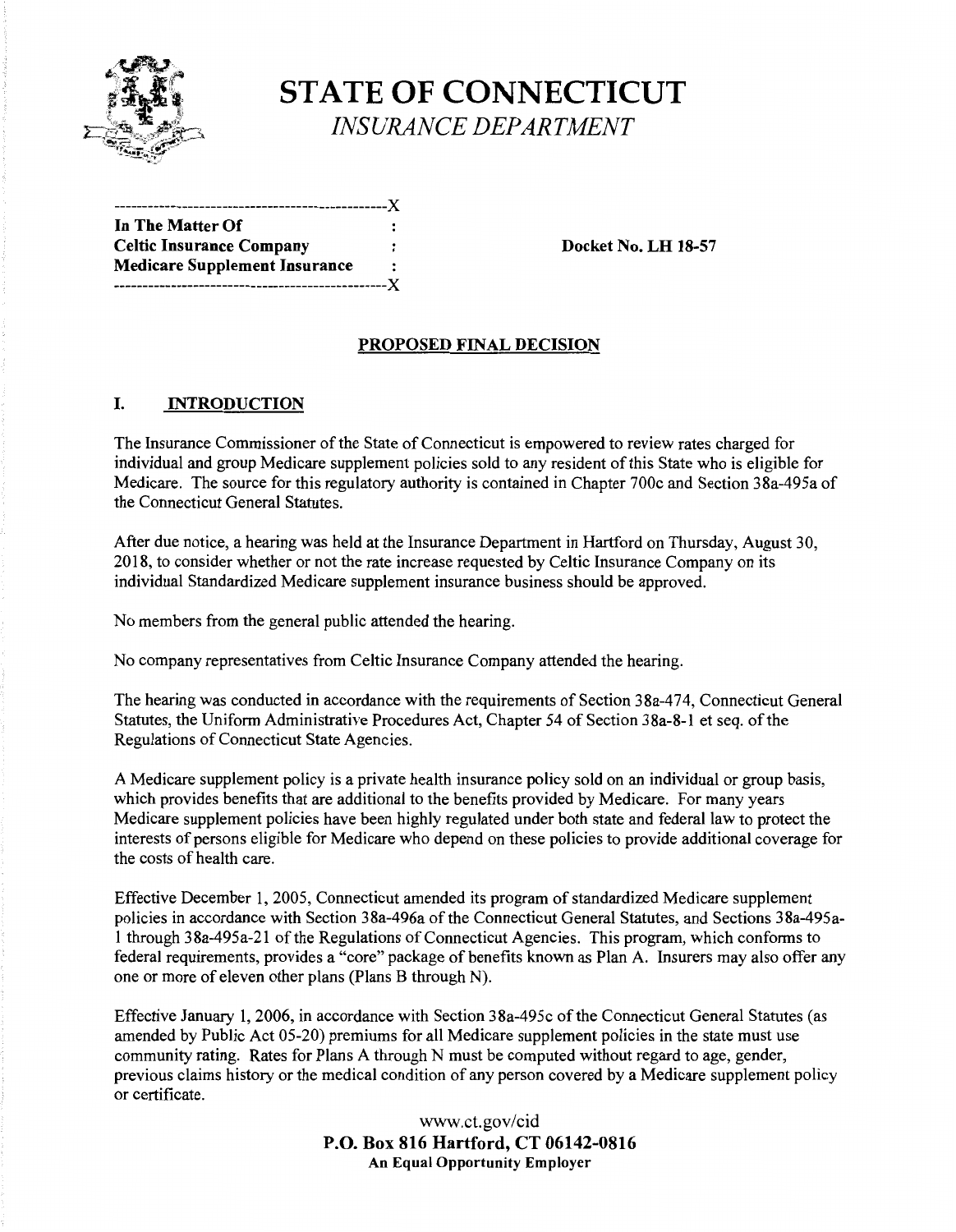The statute provides that coverage under Plans A through N may not be denied on the basis of age, gender, previous claims history or the medical condition of any covered person. Insurers may exclude benefits for losses incurred within six months from the effective date of coverage based on a pre-existing condition.

Effective October l, 1998, carriers that offer Plan B or Plan C must make these plans as well as Plan A, available to all persons eligible for Medicare by reason of disability.

Insurers must also make the necessary arrangements to receive notice of all claims paid by Medicare for their insureds so that supplement benefits can be computed and paid without requiring insureds to file claim forms for such benefits. This process of direct notice and automatic claims payment is commonly referred to as "piggybacking" or "crossover".

Sections 38a-495 and 38a-522 ofthe Connecticut General Statutes, and Section 38a-495a-10 of the Regulations of Connecticut Agencies, state that individual and group Medicare supplement policies must have anticipated loss ratios of 65% and 75%, respectively. Under Sections 38a-495-7 and 38a-495a-10 of the Regulations of Connecticut Agencies, filings for rate increases must demonstrate that actual and expected losses in relation to premiums meet these standards, and anticipated loss ratios for the entire future period for which the requested premiums are calculated to provide coverage must be expected to equal or exceed the appropriate loss ratio standard.

Section 3 8a-4 73 of the Connecticut General Statutes provides that no insurer may incorporate in its rates for Medicare supplement policies factors for expenses that exceed 150% of the average expense ratio for that insurer's entire written premium for all lines of health insurance for the previous calendar year.

## II. **FINDING OF FACT**

After reviewing the exhibits entered into the record of this proceeding, and utilizing the experience, technical competence and specialized knowledge of the Insurance Department, the undersigned makes the following findings of fact:

1. Celtic Insurance Company has requested the following rate increase on its individual Standardized Medicare supplement policies for forms MS POL A-CT through D-CT, MS POL F-CT and MS POL I-CT:

|          | Proposed      |
|----------|---------------|
| Plan     | Rate Increase |
| A        | 5.0%          |
| B        | 5.0%          |
| C        | 5.0%          |
| D        | 5.0%          |
| F        | 5.0%          |
| Ŧ        | 5.0%          |
| I w/o Rx | 5.0%          |
|          |               |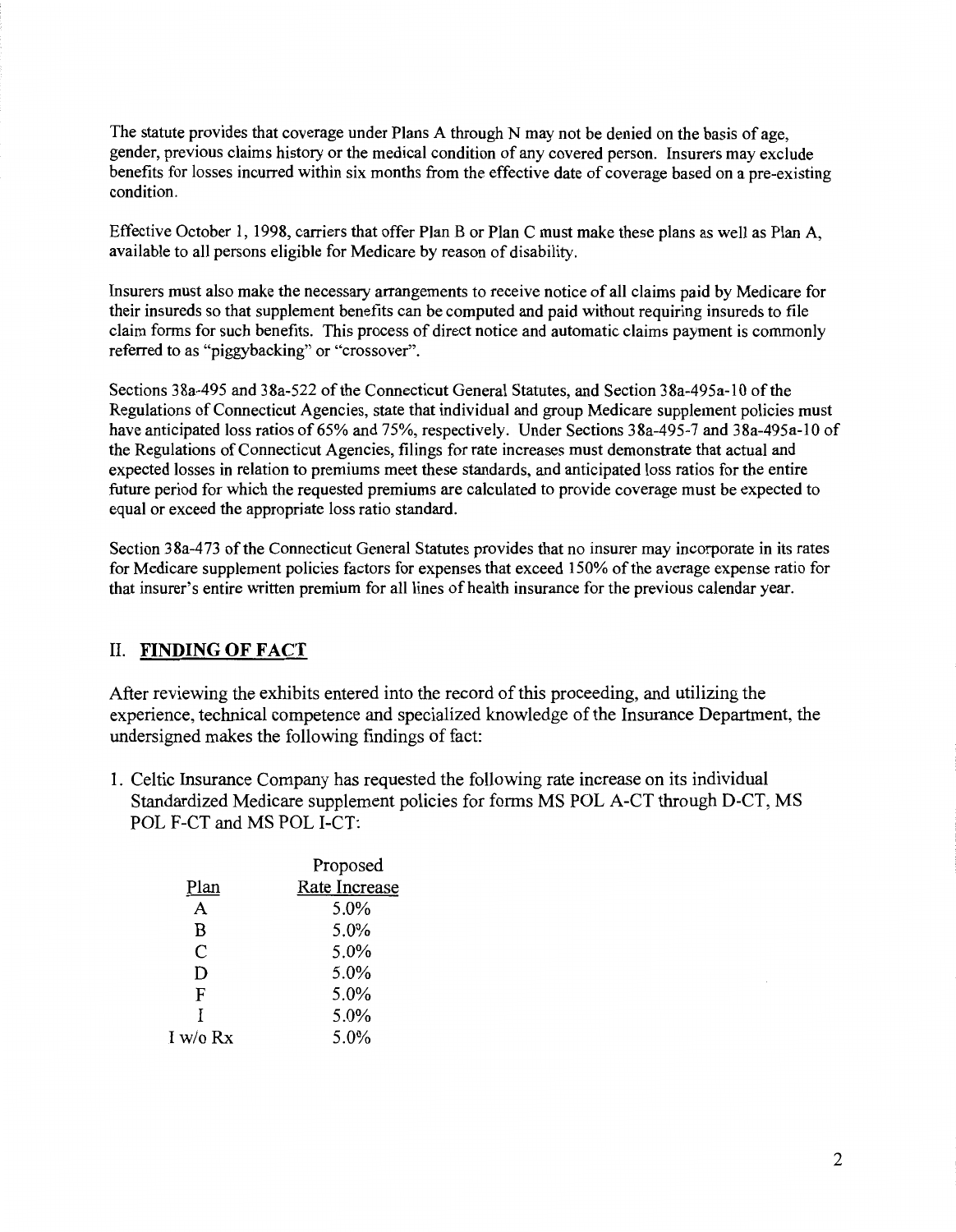| Plan          | Connecticut | Nationwide |
|---------------|-------------|------------|
| А             |             | 17         |
| B             |             | 51         |
| $\mathcal{C}$ | 4           | 959        |
| D             | 20          | 50         |
| F             | 21          | 724        |
|               |             | 26         |
| $I$ w/o $Rx$  |             | 121        |
| Total         |             |            |

2. Policy in-force counts as of 12/31/17 for Connecticut and nationwide, by Plan, are as follows:

- 3. The last rate change approved, effective 8/1/05, was 7% for all Plans except Plan I with Rx, which was 25.0% effective 8/1/02, and there has never been an increase for Plan I without Rx.
- 4. These forms are no longer marketed.
- 5. The proposed rates are expected to satisfy the Connecticut statutory loss ratio of 65% required of individual Medicare supplement forms.
- 6. Celtic has demonstrated that its expense factor is in compliance with section 38a-473, C.G.S.
- 7. Celtic has conformed to subsection (e) of section 38a-495c, C.G.S. regarding the automatic claims processing requirement.
- 8. Below are the incurred loss ratios for 2016 and 2017 as well as inception-to-date for Connecticut:

| Plan       | 2016  | 2017  | Inception |
|------------|-------|-------|-----------|
| A          | 60.5% | 24.8% | 191.3%    |
| в          | n/a   | n/a   | 97.7%     |
| C          | 56.8% | 76.9% | 87.3%     |
| D          | 45.5% | 38.3% | 83.7%     |
| F          | 93.1% | 71.5% | 68.8%     |
| I with Rx  | 2.3%  | 57.8% | 64.0%     |
| I w/o $Rx$ | n/a   | n/a   | 102.0%    |
| Total      | 66.5% | 59.0% | 82.2%     |
|            |       |       |           |